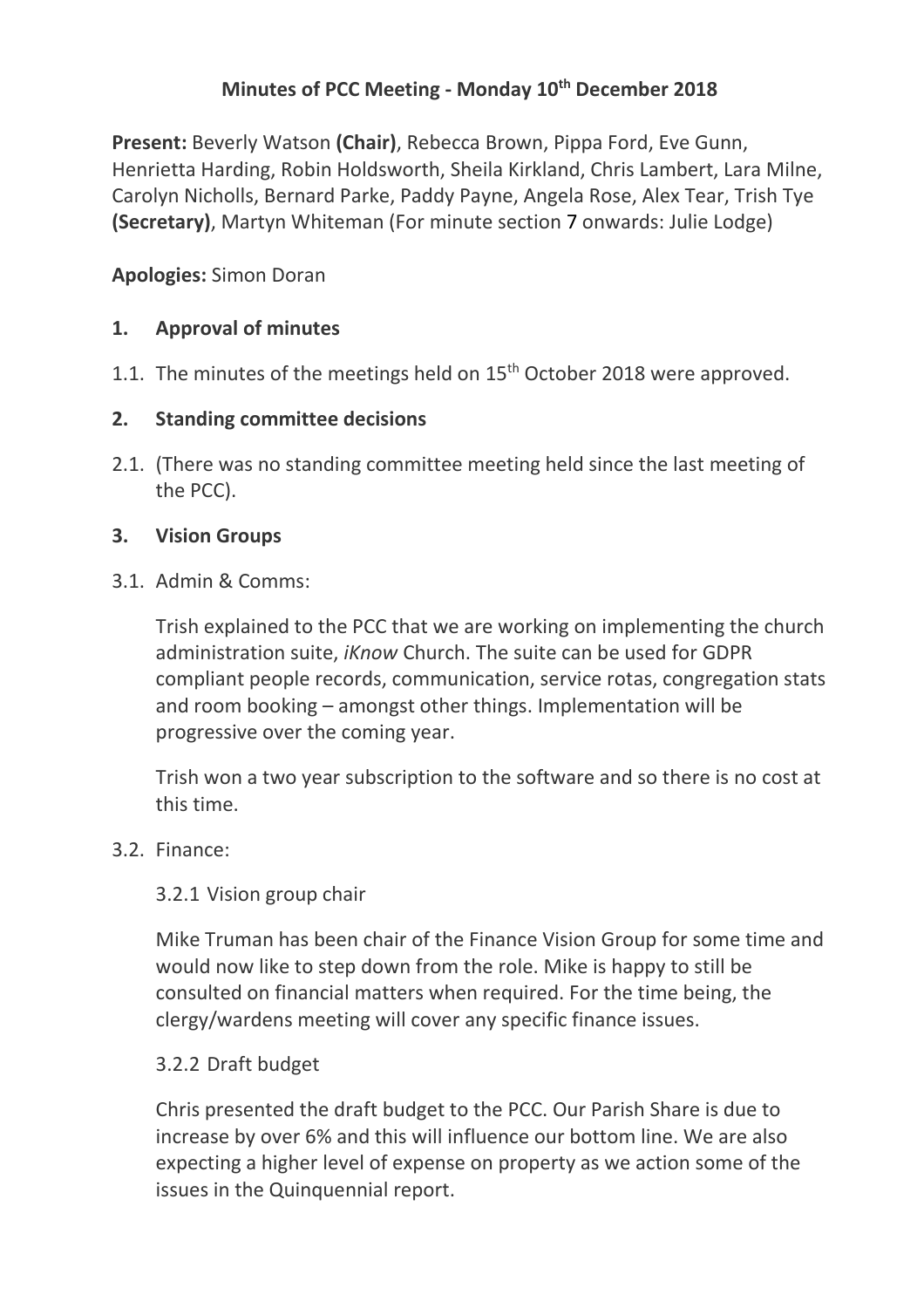A discussion was held around our level of mission giving during which the PCC noted that approximately £7,000 of our Parish Share goes to 'Central Mission' that helps less wealthy Diocese in the country. There was a strong feeling that we should maintain our level of outward giving.

**Proposal**: That we agree the budget for this year, accepting a likely deficit, on the basis that if we don't increase income, we look to reduce expenditure in the 2020 budget.

**Proposed**: Carolyn, **Seconded**: Bernard, unanimously agreed.

3.2.3 Digital Giving

Trish explained how we have purchased a low-cost card reader that we can use for the payment of fees, tickets and the taking of donations. We have configured a smart phone to use with the card reader and it is available for use now. The churchwardens, clergy and parish administrator will have use of the phone and reader.

**Proposal:** That we go ahead with the use of the card reader and make it available at services.

**Proposed:** Paddy, **Seconded:** Martyn, unanimously agreed.

3.3. Premises Vision Group

3.3.1 Upgrade of the sound system

Beverly updated the PCC on where we are with the proposed upgraded of the sound system. We have received two quotations and Beverly has completed and submitted three funding applications. We should hear about funding within the next three months. Before commencing any work we will need to gain archdeacons permission, which should be straightforward. We hope and pray that the external funding will come in to cover half the cost of the upgrade. We hope that the upgrade can be completed by Easter.

# **4. Deanery**

#### 4.1. Assistant Area Dean

Beverly has decided to accept the offer to become the Assistant Area Dean, meeting the expectation of contributing to the wider Diocese. The role involves supporting other parishes in the deanery, pastoral care of clergy and setting strategy for the deanery. It will be a good opportunity to help form a collective sense of direction. Beverly thinks this might take half a day a week.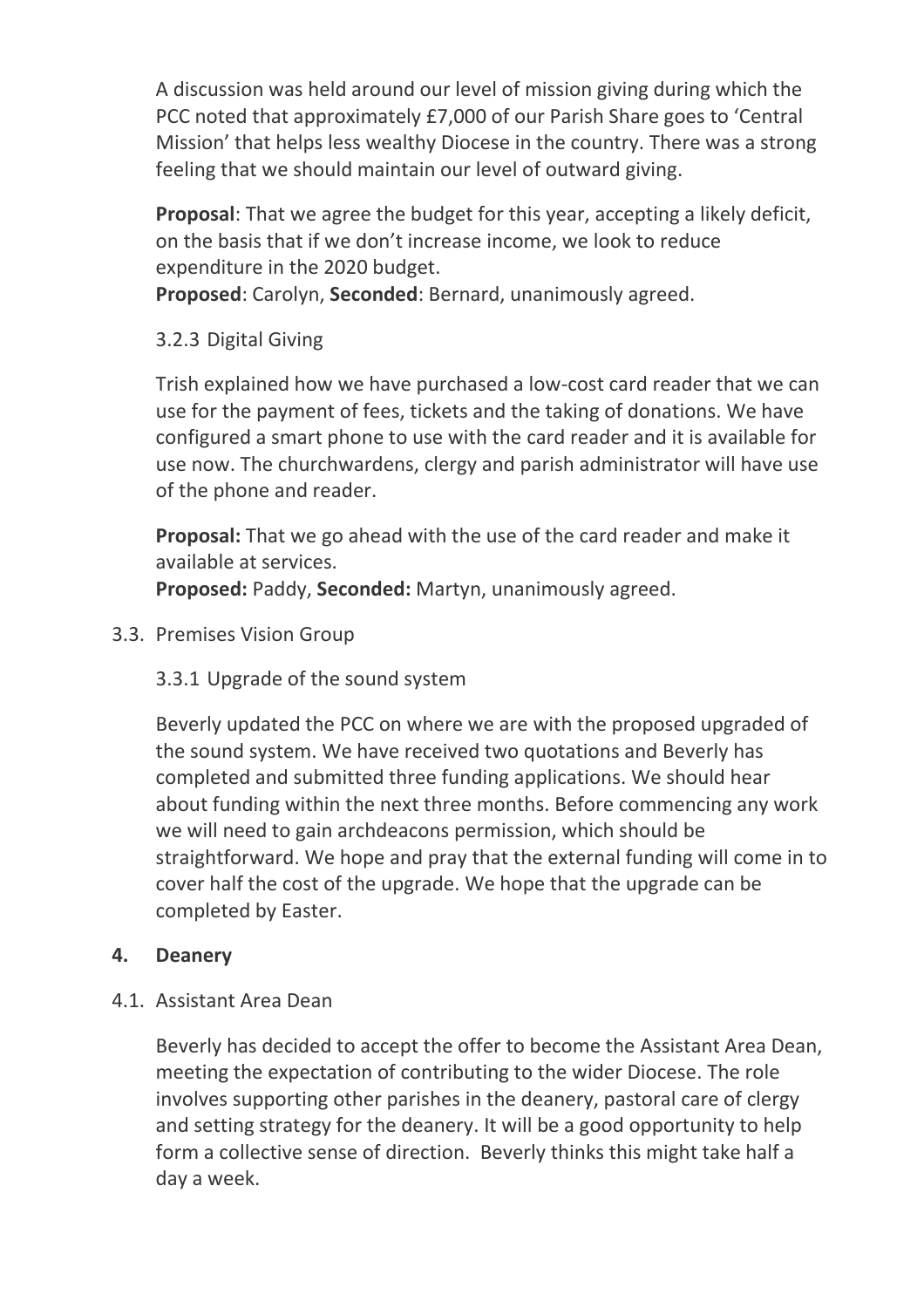## 4.2. *trypraying* Initiative

*trypraying* is a Deanery wide initiative. Beverly and Pippa need to do a bit more background work on the initiative before it comes back to PCC for approval. Rebecca added that the initiative is likely to run during Lent. It has been very successfully run in Glasgow with good stories of people finding church as a result – largely through the large advertising campaign. It's aimed at the wider community as much as people in church.

## **5. Transforming Church Plan**

#### 5.1. Vision and values

After the vision evening that we spent with Danny Wignall; Beverly, Pippa and Trish got together to review the post-it notes from the evening that collected our visions and values for All Saints. From studying these, this 'strap-line' was derived:

"Joyfully Living Jesus together"

The PCC generally seemed in favour of this. Carolyn commented that she would like to see 'growing' represented and Alex wondered whether we had captured the 'heart of the community' aspect. Martyn also wondered if the logo was right for us as it focusses on the building.

Alex suggested that we pray on this and come back to it at the next PCC.

**Action:** Beverly, Pippa and Trish look at this again and return with further thoughts at the next PCC.

#### 5.2. Review of goals

The goals will be reviewed at the February PCC when we are clearer on our core vision.

#### **6. Vicar's report**

Beverly summarised our main activities since the PCC meeting in October:

- Harvest festivals including two for Queen Eleanor's School, totaling 360 children and the Dray court service.
- The Watson's Kenyan trip where it was inspiring to see Hannah and Peter's work and the cathedral in Nairobi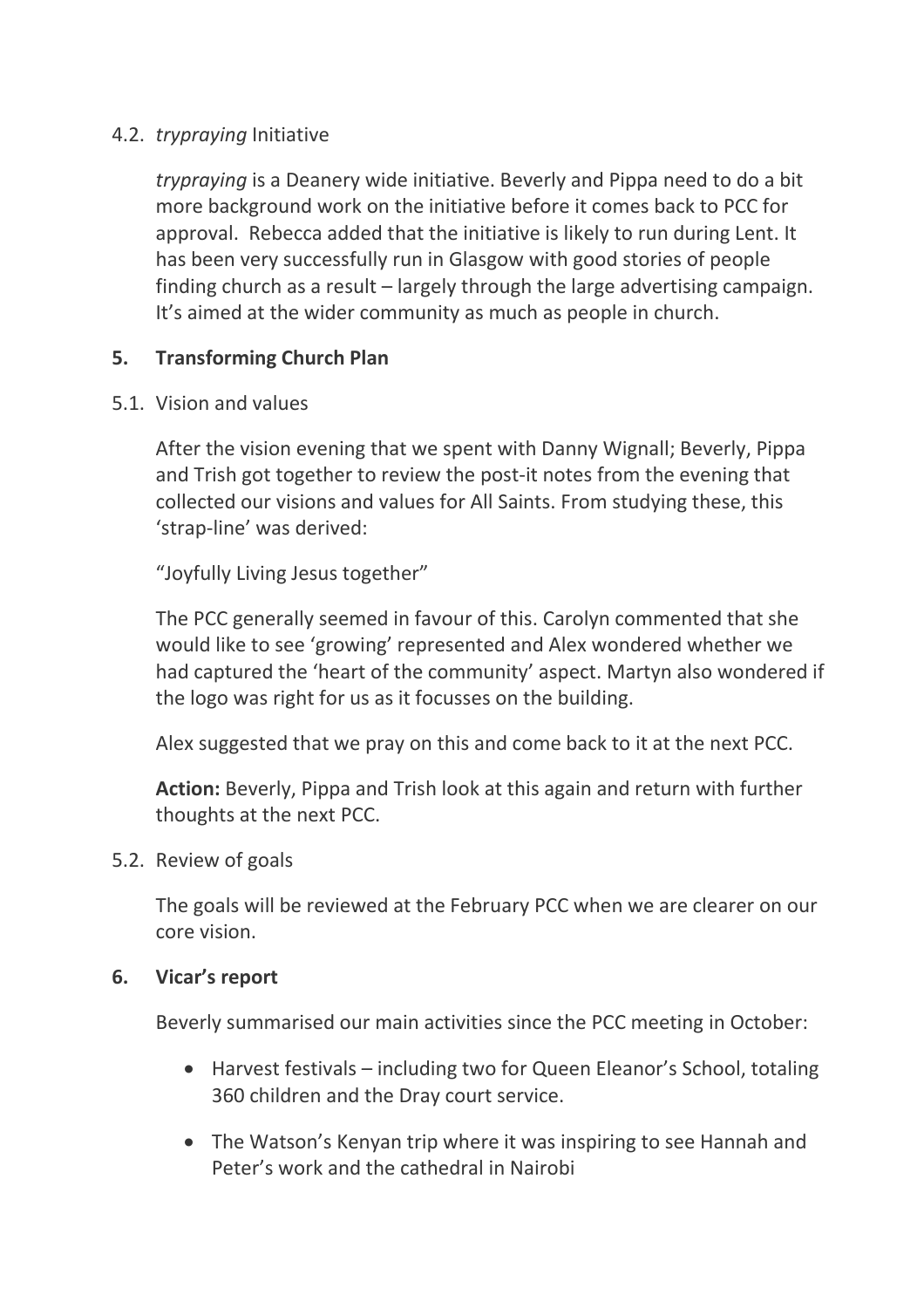- Over 50s event involving 15-20 people and including a tech corner. We'll run this event three time per year
- Confirmation class for four people over six weeks run by Martyn, Jeanette and Beverly. Nobody felt it right to be confirmed now but are likely to In the future
- Light Party by Pippa on Halloween. Approximately 30 people attended.
- Fireworks evening thanks to the whole team for a lovely community event.
- Patronal Festival lower key this year as the choirs couldn't get together.
- Remembrance Sunday this was our biggest yet with an attendance of 250 included several of our uniformed organisations. We may need to consider capacity for next year.
- Living with Loss service, also on Remembrance Day and was well attended.
- Messy Church at Queen Eleanor's School. This was our first one at QE and they are now in the diary for once per term. Pippa takes responsibility for the 3 Messy Churches with Alison taking the lead on the QE one. Many thanks to them both.
- Murder Mystery at Willow Grange. Attendance of just over 40 people. Wonderful food. People brought friends and family. Good way to welcome new people and two of the young guests are now going to be involved in the pantomime.
- PCC Vision Evening with Danny Wignall an inspiring meeting for the PCC to develop the vision of All Saints.
- Advent Sunday joint service at St Nicolas
- Queen Eleanor's School Carol Service at the cathedral for 650 people. Beverly speaking.

Beverly commented that it is wonderful to have Trish as administrator and particularly the development of our communication using Twitter etc.

Beverly thanked everyone for the progress that we are making.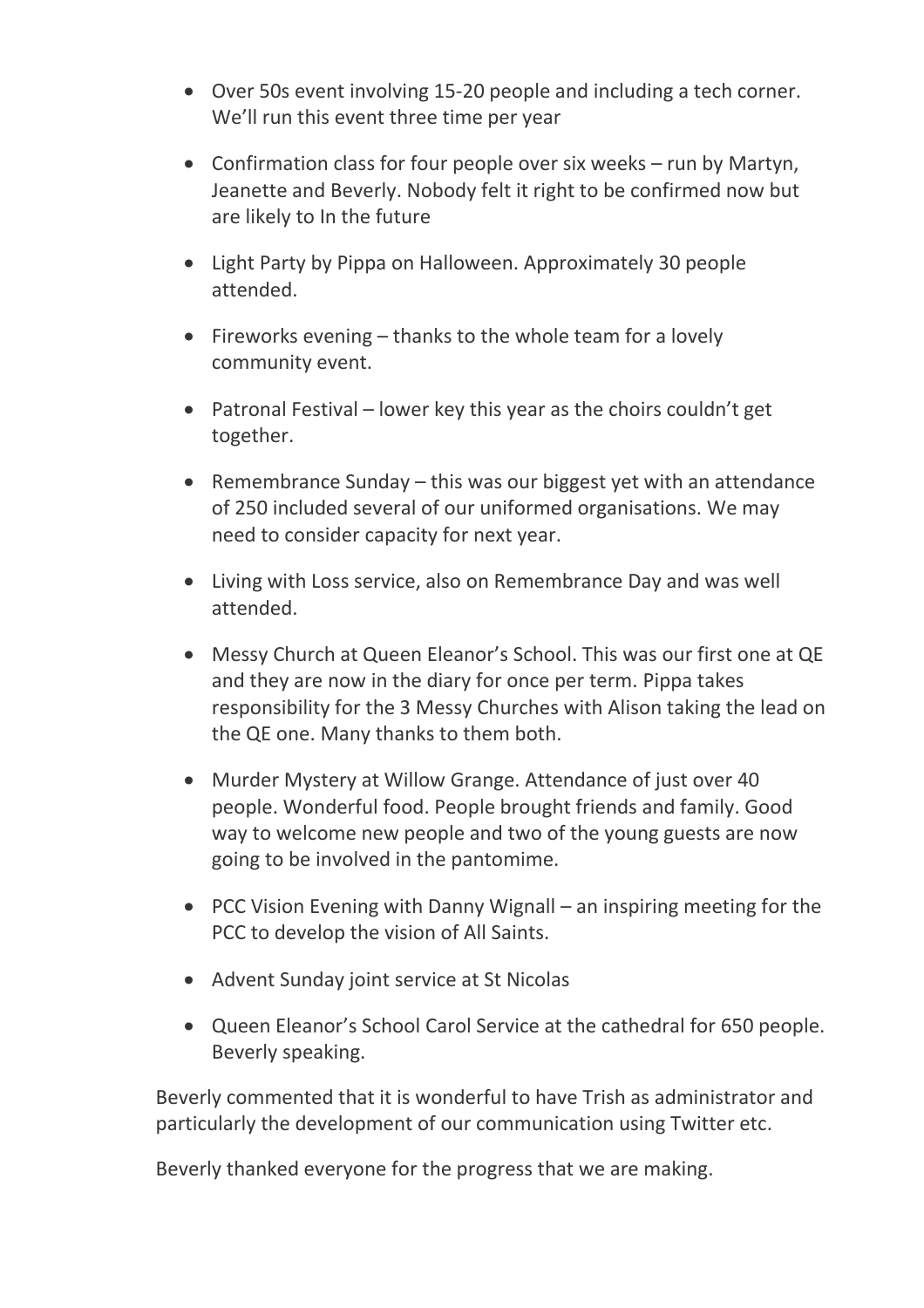# **7. Safeguarding**

### 7.1. Update

Julie reported that she is currently chasing those not having done their required training. Half the chasing emails have been done with, disappointingly, only one reply. Beverly has led the way by updating her training.

All our Role Descriptions (approximately 70) are on the Diocesan website as exemplars. Creation of the role descriptions has been a huge task for Beverly.

The safeguarding information on the Diocesan website has been massively updated. There is now extra information for working with young people. We've come a long way – and so have the Diocese.

Beverly gave thanks to Julie and the safeguarding team for her work. The team consists of six people and meets every two to three months.

**Action**: Julie to write a safeguarding article for the magazine.

#### **8. Approvals**

8.1. LLM renewal

**Proposal**: The PCC of All Saints, Guildford, supports the Vicar, Revd Beverly Watson, in her request that Mr David Barclay's Permission to Officiate be renewed to enable him to continue his ministry as a Lay Minister (Reader) in this parish for a further year.

**Proposed:** Beverly, **Seconded:** Sheila, unanimously agreed.

Beverly informed the PCC that Mike would like to retire as LLM at Easter.

**Action**: Trish to inform Stephen Linton, Registrar of LLMs.

#### **9. Correspondence**

9.1. St Nicolas Infant School – Foundation Governor

Robin Holdsworth has been appointed as foundation governor at St Nicolas Infants School. Robin reported that he has attended one governors meeting and encountered many acronyms! Robin will receive some training in March. The PCC is hugely grateful to Robin for taking this role.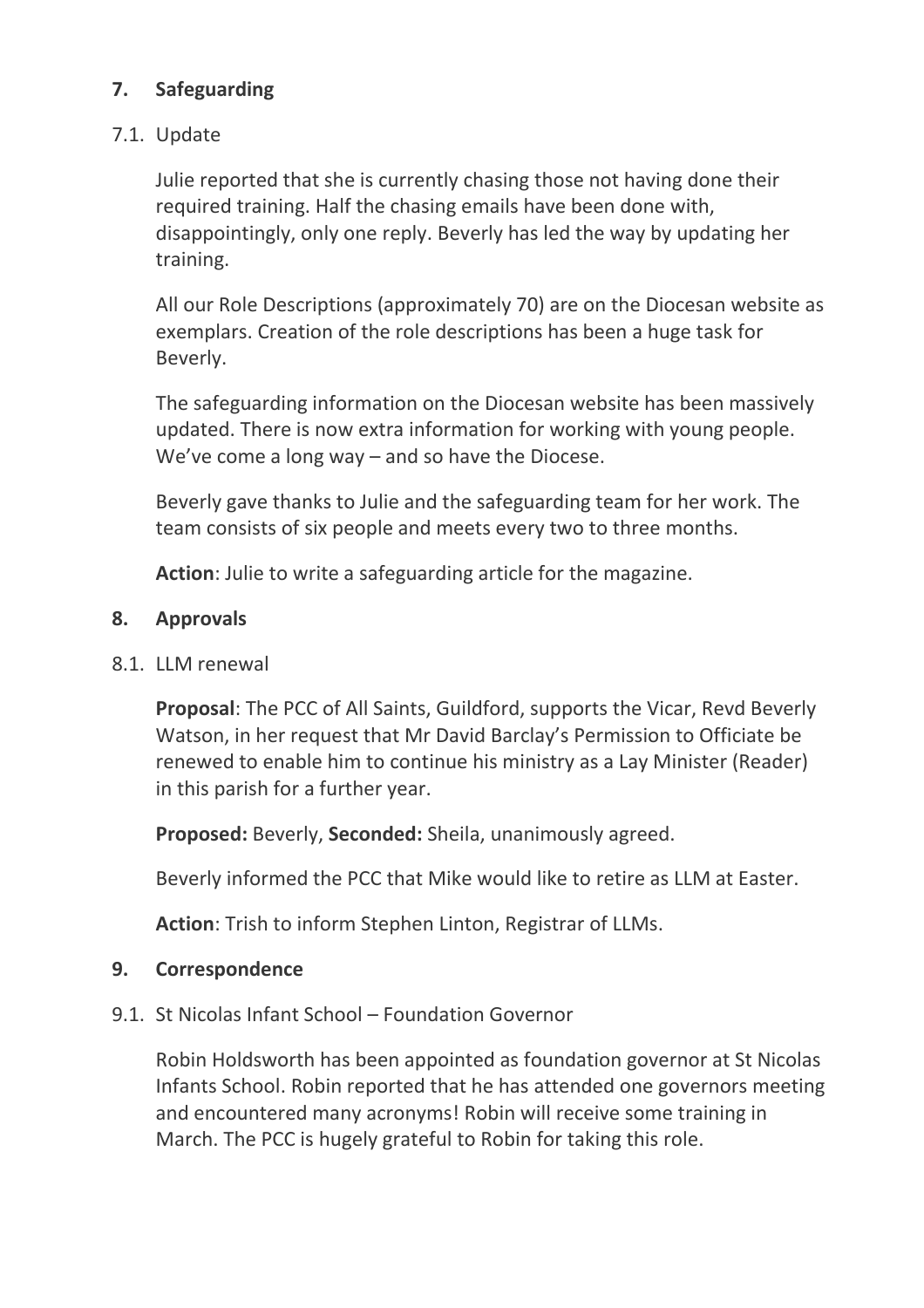#### **10. Date and events**

#### 10.1. 2019 Calendar

The PCC reviewed the draft 2019 calendar.

Lara commented that the Carol Service scheduled for 22<sup>nd</sup> is rather late and many people are away by this time. **Action**: BW to look at an earlier date.

Lent Course dates **Action:** Worship committee to discuss and confirm.

**Action**: Eve to book the hall when needed for the work days including refreshments, if possible.

**Action**: Trish to add 16/17 March for the Pantomime

#### **11. Charities to support in 2019**

The Missions Vision Group have proposed the charities that All Saints will support in 2019 (see Appendix A)

**Proposal**: That we adopt the suggested charities as outlined in Appendix A

**Proposed**: Paddy; **Seconded**:Henrietta; unanimously agreed

#### **12. Dates of future meetings**

Standing Committee – 14th January 2019

PCC Meeting – 18th February 2019

**PART 2** (*Confidential items*) (none)